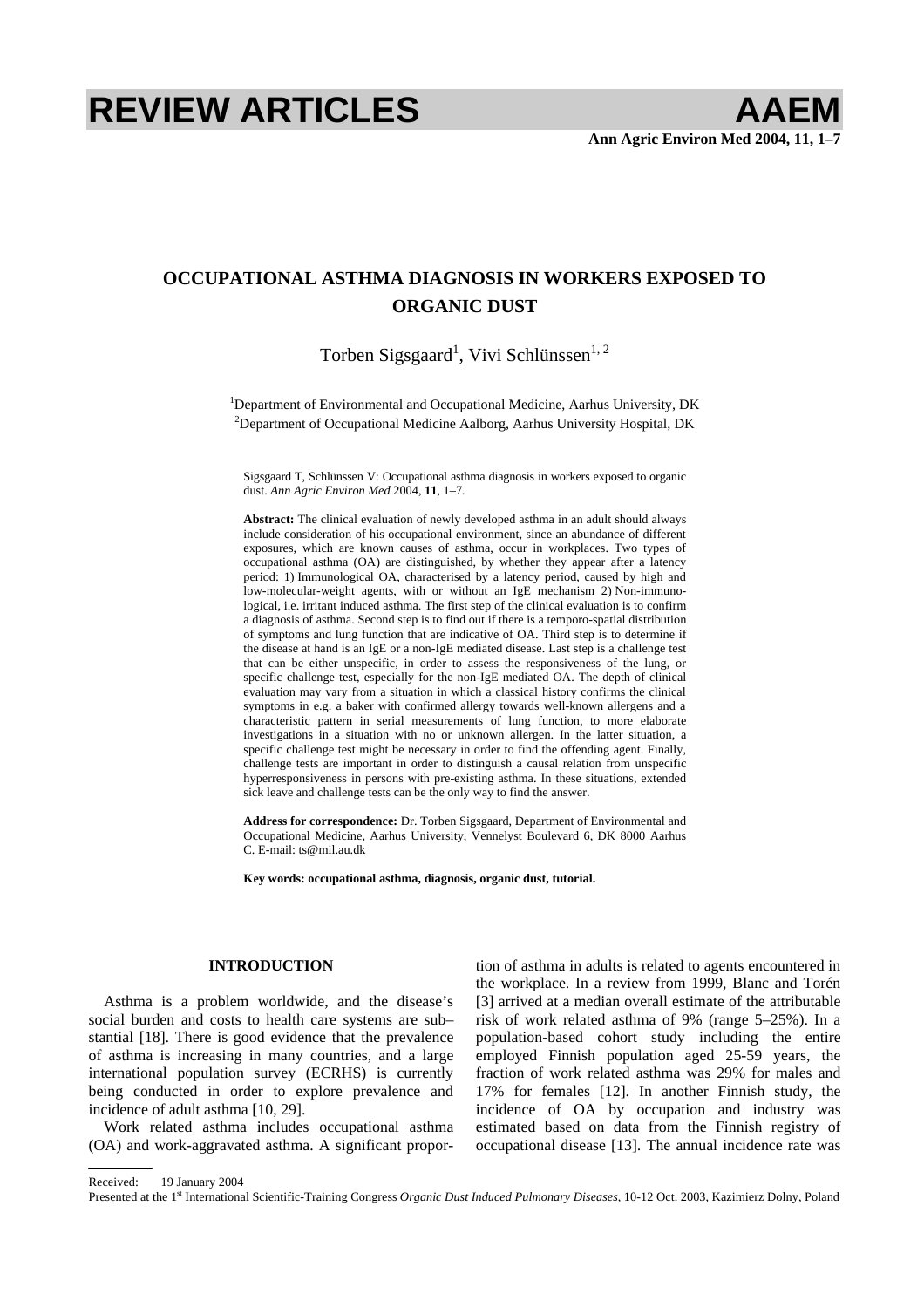17.4 cases/100,000 employed workers or approximately 400 new cases of OA each year.

As summarised by Vandenplas and Malo [30] several definitions of OA has been proposed. Pepys, who made an important contribution to the field of OA with his pioneered work in the 1960s and 1970s suggested the following definition: Having made a diagnosis of asthma, it is then necessary in OA to establish a relationship to the work as recommended by Ramazzini [21]. At the first international Jack Pepys occupational asthma symposium in 2002, one agreed on an OA definition including cases without a latency period: OA is a disease characterised by variable airway limitation and/or airway hyperresponsiveness due to causes and conditions attributable to a particular occupational environment and not to stimuli encountered outside the workplace [2, 8]. Two types of occupational asthma are distinguished, by whether they appear after a latency period:

1) Immunological OA, characterised by a latency period, caused by a) high and low-molecular-weight agents for which an IgE mechanism has been proven (e.g. flour, animal dander) and b) agents for which a specific immune mechanism has not been identified (e.g. Western red cedar).

2) Non-immunological, i.e. irritant induced asthma, which may occur after a single or multiple exposures to non-specific irritants in high concentrations.

According to the revised nomenclature of Allergy and Clinical immunology [11], OA mediated by immunological mechanisms should be termed "allergic OA". When there is evidence of IgE-mediated mechanisms, the term should be "IgE mediated allergic OA". Other nonimmunological types of asthma causally related to the workplace should be labelled "non-allergic OA".

Work-aggravated asthma is defined as pre-existing or concurrent asthma that is exacerbated by workplace exposure.

Organic dust is usually defined as aerosols or particulate matter of microbial, plant or animal origin. Organic dust may consist of live or dead bacteria, viruses, allergens, bacterial endotoxins, mycotoxins, glucans, pollen, plant fibres etc. Occupational exposure to organic dust is very common and is a causal as well as aggravating factor for asthma. In the Finnish study mentioned above [13], OA caused by organic dust (animals, flour, grain, fodder) accounts for 60% of the total amount of OA in Finland.

Reported cases to the occupational safety and health agency in Denmark during the period 1989–1991 showed that the occupational group with the highest number of reports of asthmatic diseases was agriculture with 30 new reports per  $10^5$  person years (py), followed by  $25 \times 10^{-5}$ py in the metal industry and  $23 \times 10^{-5}$ py in "other industry". Hence in countries with a substantial number of agricultural workplaces farming is a major source of OA in the society [26].

In the following, an approach to diagnosis and management of OA will be described, and furthermore we present 4 cases of OA causally related to organic dust exposure.

**Table 1.** Common occupations and types of organic dust causally related to OA.

| Occupations                                | Agents                   | IgE mediated      | non-IgE mediated |
|--------------------------------------------|--------------------------|-------------------|------------------|
| Farmers, veterinarians, animal handlers    | Animal urine or dander:  | $++$              | $^{++}$          |
|                                            | Grain dust:              | $++$              | $++$             |
|                                            | Endotoxin:               |                   | $^{++}$          |
|                                            | Storage mite:            | $++$              |                  |
|                                            | Fungi, moulds:           | $\qquad \qquad +$ | $^{++}$          |
| Swine breeding                             | Swine dander:            | $^{+}$            | $++$             |
|                                            | Endotoxin:               |                   | $++$             |
| Wood workers, carpenters, saw mill workers | Western red cedar:       | $^{+}$            | $++$             |
|                                            | Other wood dust:         | $^{+}$            | $++$             |
|                                            | (pine, iroko, oak, etc.) |                   |                  |
|                                            | Endotoxin:               |                   | $++$             |
|                                            | Fungi, moulds:           | $\! +$            | $++$             |
| Bakers, food workers                       | Flour:                   | $++$              | $++$             |
|                                            | Amylase:                 | $^{++}$           |                  |
|                                            | Storage mite, cockroach: | $^{++}$           |                  |
| Waste handlers                             | Endotoxin:               |                   | $++$             |
|                                            | Fungi, moulds:           | $\! + \!\!\!\!$   | $++$             |
| Sewage workers                             | Endotoxin:               |                   | $++$             |
|                                            | Fungi, moulds:           | $^{+}$            | $++$             |
| Health care workers                        | Latex:                   | $+ +$             |                  |
| Cotton workers                             | Endotoxin:               |                   | $++$             |

++: A common mechanism, +: A rare mechanism.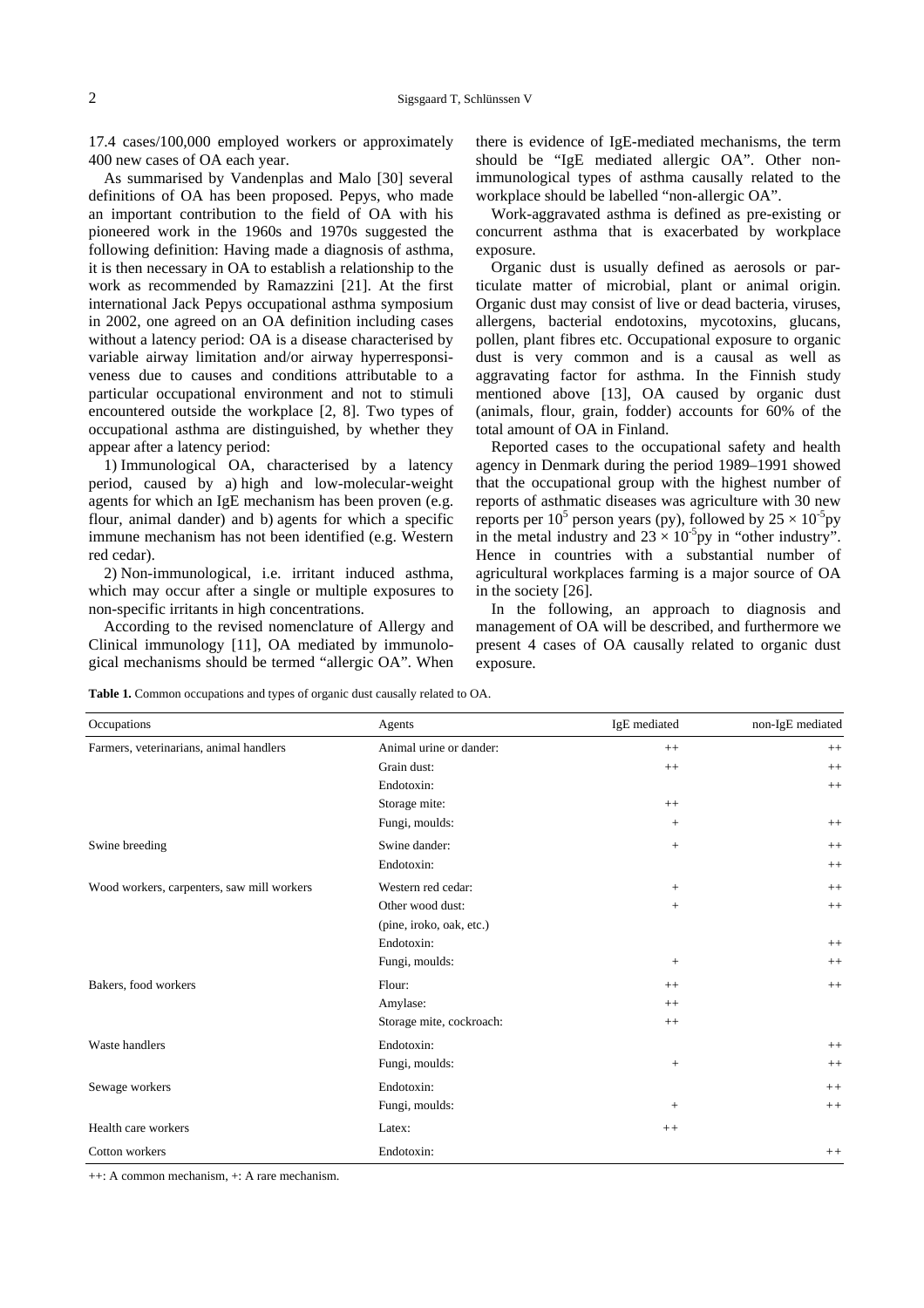

**Figure 1.** Diagnostic flow sheet for occupational asthma. Full lines indicate a positive test-result, dotted lines indicate a negative test-result.

#### **THE DIAGNOSTIC STEPS**

The clinical evaluation of a newly developed asthma in an adult should always include consideration of the occupational environment, since an abundancy of different exposures, which are known causes of asthma occur in workplaces. A comprehensive and updated list of verified causes of OA is found on the internet [15].

The steps are outlined in Figure 1. For most patients the diagnose of asthma is already known when the question of occupational association is raised. However in some instances as e.g. surveys of a workplace, this first step has to be accomplished first. For this discussion we refer to recent recommendations from NHLBI and others that deal with the clinical diagnose of asthma [18].

Second step is to find out if there is a temporo-spatial distribution of symptoms and lung function that are indicative of an occupational origin of the disease.

Third step is to determine if the disease at hand is an IgE or a non-IgE mediated disease.

Fourth step is a challenge test that can be either unspecific, in order to assess the responsiveness of the lung or a specific challenge test, especially for the non-IgE mediated OA there is a need for challenge-testing



**Figure 2.** Late phase reaction in a garbage worker with non-IgE dependent asthma. The only symptoms were nocturnal asthma with wheeze and exercise induced asthma with cough.

with the suspected agent/environment in order to secure a proper diagnosis.

The depth of the clinical evaluation may vary from a situation in which a classical history confirms the clinical symptoms in a baker with confirmed allergy towards well known allergen and a characteristic pattern in serial measurements of lung function to more elaborate investigations in a situation with no or unknown allergens as e.g. in swine breeding. In the latter situation a specific challenge test might be necessary, in order to find the offending agent. Finally challenge tests are important in order to distinguish a causal relation from unspecific hyperresponsiveness in persons with preexisting asthma. In these situations extended sick leave and challenge tests can be the only way to find the answer.

#### **CLINICAL HISTORY**

When taking a history of a possible case of OA the type of work is of importance, since some types of occupations like e.g. bakery are known to cause primarily IgE mediated asthma whereas swine breeding work mostly causes non-IgE dependent asthma among workers. In Table 1 a list of organic dust exposures and the type of asthma associated to these is presented.

If the type of asthma is IgE mediated people with atopy will be more prone to be afflicted by allergic symptoms and therefore the patient will often have accompanying allergic symptoms from eyes and nose. In these instances an allergy towards other non-occupational allergens is a strong predictor of work related reactions. It is typical for the IgE mediated type of OA, that there is a latency period from start of exposure to the symptom debut. This period can be anywhere between a few weeks and several years, and the reason for this latency period is the time needed to initiate the induction of allergy towards the offending agent. If the latency period is very long it is often of great value to investigate changes in production prior to the first symptom that could explain the occurrence of a new disease or symptoms. Often the patient improves away from work on weekends and holidays, and therefore has



**Figure 3.** Female cotton worker with byssinosis grade 1 having chest tightness only first day of the working week. Notice that PEF decreases on every workday.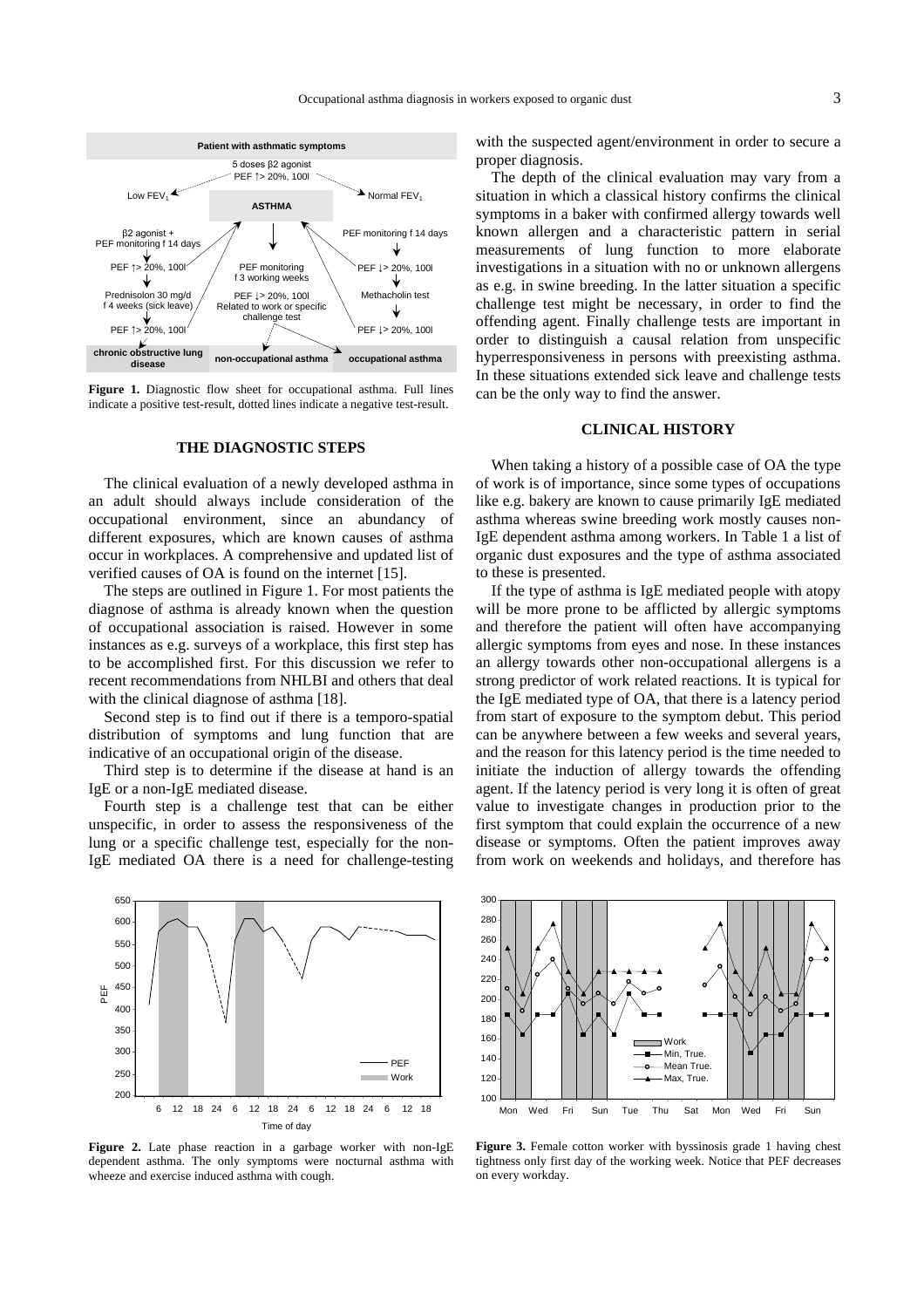

**Figure 4.** a: An example of a 2 week PEF recording of a kindergarten teacher exposed to indoor moulds. In week 1 he was working inside, in week 2 he worked outside in the playground; b: The diurnal variation shows a typical late phase reaction occurring 10 hrs after beginning of work.

the feeling of work relation. However for many organic exposures occurring in farming there are only very few periods away from work, and therefore the patient will not himself consider the disease to be related to his work. This feeling of work relatedness can be accentuated by the fact that symptoms often also occur as late phase reactions at night leading to the false understanding that there is something outside work triggering symptoms. If the disease is severe, secondary intolerance to irritants triggers symptoms distracting the patient's attention from the causative agent and directing attention to e.g. perfumes, tobacco smoke, cold air etc.

The non-IgE dependent asthma can occur after a very short exposure to very high concentrations of some type of organic dust, like garbage dust [24].

Often, the late phase reaction is dominating with a weak or absent acute phase reaction leading to a perception of a non-occupational problem, since the symptoms only occur at home (Fig. 2). Persons with non-IgE mediated asthma often have a "Monday feeling", that is, symptoms are worse on a Monday after a week-end or after a holiday. For occupations with high LPS exposure this has been shown to be caused by a down regulation of Anti LPS during a pause in exposure leading to an increased susceptibility upon return to work [22].

Byssinosis has been considered a special entity since the features were outlined by Schilling [23]. These features are now known not to be confined to cotton exposure, but is also seen in garbage workers, farmers and others exposed to organic dust. Therefore, byssinosis can be classified as another type of non-IgE dependent asthma. Another feature of byssinosis worth noting is the PEF-variability which is not only seen on the first day of the working week when the patient is having symptoms, but also on subsequent days (Fig. 3).

### **LUNG FUNCTION**

Lung function, especially serial measurements of  $FEV<sub>1</sub>$ or PEF, is a central part of the diagnosis of OA, since it is possible to investigate the differences between exposed and unexposed periods. As the diagnosis of OA has the variability of lung function as a pre-requisite, it may be necessary to treat the patient for a period of time before it is possible to show any variability in e.g. PEF (Fig. 1).

When lung function is performed at the workplace, a portable device is advisable. Serial measurements are preferred in order to pick up the work relation during the day. Although different protocols are recommended, there is a consensus that at least 3 full weeks of monitoring, including 3 periods away from work, are needed. Each day should have at least 5 measurements and these should be at fixed time points [7]. The patient is instructed to skip a measurement if the time is passed by more than 30 minutes. A special field is allocated to occasions when the patient awakes during night with dyspnoea or wheezing. Before the start of the monitoring period the person is thoroughly instructed in the technique and the performance is checked by the physician. To eliminate learning effects, the first 2 days can be omitted from the readings. Presentation of the data (Fig. 4), are for each day, the Mean, Max, Mean range in %. The working hours are also represented in order to facilitate interpretation of the work association. It is often also of great value to plot the mean of the individual time points for work days and offwork days separately, in order to study the diurnal variation. The late phase reactions are especially obvious in this type of plot. The standard instrument for these investigations are a portable Peak Flow Meter (PEF meter). Many of these devices are prone to a non-linear error causing overreading in the middle area, and underreading in the 2 extremes. This will lead to overestimation of differences in the low PEF and an underestimation of the PEF variation at the high end; the readings therefore have to be corrected to true flow before interpretation of the data are performed [16, 17].

Interpretation of the work association can be performed by eye-balling, and although there is no perfect correlation for the interpretation, a fair proportion of tests will be quite straight forward (e.g. in Fig. 3 and Fig. 4) where there is only a change in PEF when the person is working, and the validity of these readings are high [20].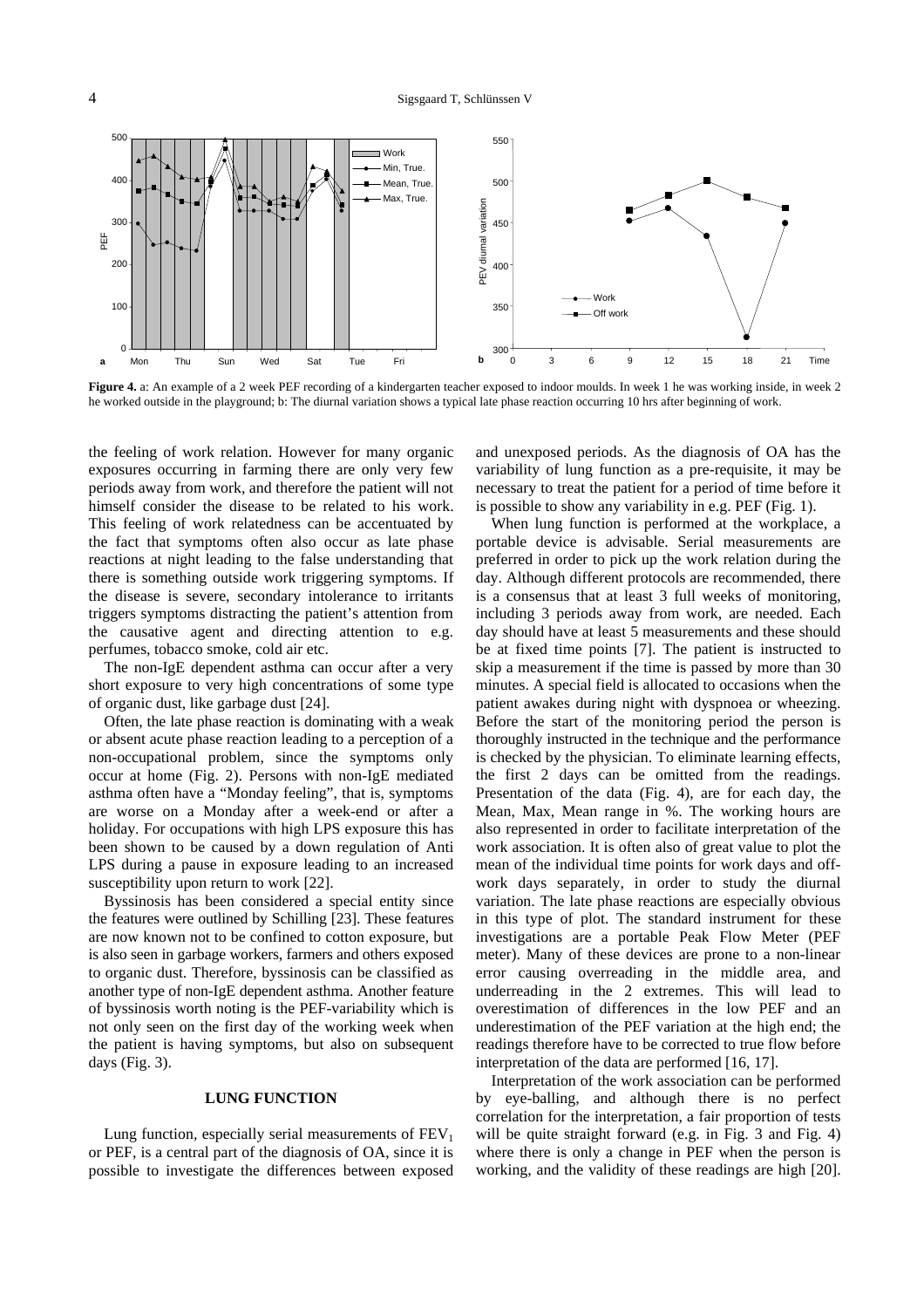

**Figure 5.** Specific challenge with Iroko (Yellow wood). After 3 hrs the patient suffered from runny eyes and runny nose. After 4 hrs the patient felt dyspnoeic. For further reference, see text.

A programme that generates the PEF-figures based on true flow, as displayed in this article, is downloadable from the author's homepage [25]. Computer assisted interpretations have been recommended by some groups [1, 5, 6]. However, for all techniques, coaching and eliminating wrong technique remains an imperative in order to achieve successful performance.

During recent years, the development of portable devices enabling measurements of a flow volume curve have made the checking of timing and quality of single manoeuvres possible. This eliminates some of the uncertainties relating to the use of the traditional PEFmeters. However, it has not totally eliminated the possibilities for incorrect tests.

# **IMMUNOLOGICAL TESTING**

During almost all investigations of OA, a standard prick test with common inhalant allergens will be of value, as this test will uncover the patients ability to react with IgE production towards allergens in the environment at large, and therefore also in the work environment.

If the patient is allergic to common inhalant allergens, the disease experienced as an OA might be an unspecific reaction towards irritants in the environment and therefore be the reason for work aggravated asthma. On the other hand, when a high molecular weight sensitiser is suspected, these atopic persons will be much more prone to develop a genuine occupational allergy and subsequent OA due to allergens in the work place.

For high molecular weight agents a specific skin prick test or a serological examination of IgE antibodies is of value, since it is possible to determine if there is a specific allergic reaction towards the work environment. One positive test is not a proof of causality; however, in many instances, for all practical purposes this is interpreted as a causal relationship. It should always be remembered, however, that there might be other allergens in the work environment that are important in the disease causation for the person. An example of this would be a baker sensitive to wheat flour cross-reacting with his grass-



**Figure 6.** Specific challenge with Beech. For further reference see text. Note: After 30 minutes lung function was measured by PEF.

antibodies, who could also be sensitised to alpha-amylase, hemicellulase, cockroach, or one of the many other allergens commonly occurring in the bakery environment. It is therefore recommended that allergen panels relevant for the industry be used to evaluate the individual case. This will also attenuate the risk of false negative tests. Serological tests and skin prick tests supplement each other, and there is presently no consensus on what test should be the first choice. When using tests of IgE sensitisation it should always be remembered that when surveys are made in industrial cohorts there will be a proportion of sensitised workers without symptoms. It has been shown in animal laboratory workers that they run an increased risk of becoming symptomatic if they stay in the environment. However, some persons loose their sensitisation upon termination of exposure [28]. Hence, the specific sensitisation should be used as just another piece of the puzzle.

For non IgE mediated allergies there is no standardised clinical tools available for the diagnose of specific hypersensitivity, Although some tests [4, 14] are being tried for their ability to distinguish between cases and non-cases, none of these immunological tests can be diagnostic.

#### **NON-SPECIFIC BRONCHIAL PROVOCATION**

Non-specific bronchial hyperresponsiveness using different agents, such as metacholine, is a good measure of disease intensity. As a diagnostic tool this technique provides little help in itself, given the fact that a proportion of people loose their hyperresponsiveness when they avoid exposure, and some have only small changes in responsiveness during exposure. However, in some situations like Western red cedar [9], garbage exposure [24] and other non IgE mediated OA, it is a valuable tool since BHR is persistent in a high proportion of cases over longer periods of time.

It is also very useful to perform a non-specific bronchial challenge test in association with specific challenges because it shows unequivocally that the reaction seen in lung function is caused by an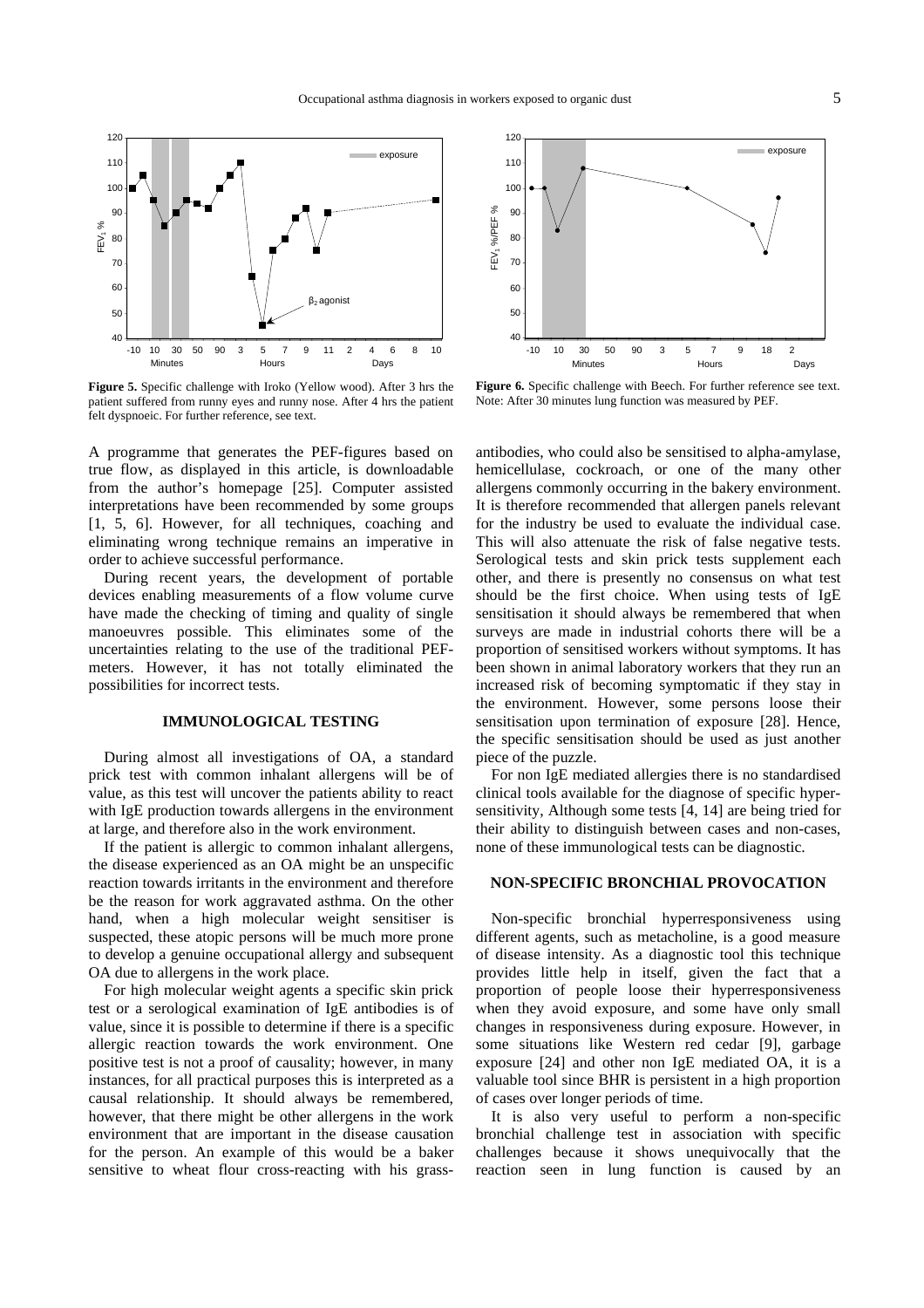inflammatory process, since a reaction persisting for more than 12 hours invariably involves the activation of inflammatory processess.

# **SPECIFIC BRONCHIAL CHALLENGE**

The "Golden Standard" diagnostic tool for OA is the specific provocation test, and in some countries it is a mandatory test in evaluations of OA [19]. Other countries have a more stepwise approach, where this type of investigation is reserved for situations when other diagnostic tools have failed, or where a new agent or process is suspected.

The optimal procedure for the specific provocation test is a clinical trial with a double-blinded placebo controlled exposure. However, this is not always possible since the exposure may have characteristics revealing it to the patient, or the exposure has to be performed with the actual material because the offending agent is an unknown or complex mixture occurring only during a special work task. It can be very useful to titrate the exposure, especially in situations where a new allergen is suspected since there is always a risk of anaphylaxis. The dose of exposure should be controlled so that false positive (purely irritative) effects are avoided [27].

The pattern of response can be bipolar with an immediate reaction occurring within 10 minutes after the start of exposure and a late reaction starting 6–8 hours after exposure start, which is often seen with IgE mediated asthma. For non-IgE mediated asthma, the pattern tends to be dominated by the late phase reaction.

Figures 5 and 6 show examples of such provocations. Figure 5 illustrates an example of a work exposure where the patient under controlled circumstances performed the work task that was suspected of causing asthma attacks. The person was not atopic but had suffered from cough and dyspnoea since starting to use iroko in the production of window-frames in the small carpentry where he worked. He had been away from exposure 6 weeks before the challenge and had recovered from his dyspnoea. This case shows the dominating late phase reaction starting 5 hours after exposure.

As can be seen, after 10 days his lung function had not totally returned to normal. Interviewed 6 months later, he reported exercise-induced asthma during the 2 months following the exposure after which it finally ceased.

Figure 6 shows another example of controlled exposure to wood dust (beech). The patient was a non-atopic, formerly healthy 20-year-old female who developed wheezing in relation to beech exposure at a saw mill. The latency period was a few weeks. Peak flow confirmed the diagnosis of asthma, but was hard to interpret with respect to work relation, i.e. a specific provocation test was performed. A reaction was seen a few minutes and 18 hours after the provocation. Her asthma symptoms decreased after removal from beech exposure and after she began treatment with asthma medicine, but she continued to suffer from exercise-induced wheezing.

The above examples stress the fact that experimental exposure is to be performed by centres with expertise in the clinical treatment as well as in exposure control. Furthermore, even in the case of a negative acute reaction, the patient should be kept under surveillance for at least 24 hours before being allowed to return home.

# **CONCLUSIONS**

Although there are some unsolved issues in the diagnosis of OA, most physicians rely on a combination of:

- Patient history including occupation.
- Knowledge of the causative agents in working environment.
- Serial measurements of lung function.
- Immunological tests.
- Specific and/or unspecific bronchial challenge tests.

The level of clinical depth of the clinical analysis may vary - from situations where a classic history with confirmed allergy towards well known allergens and a serial measurements of lung function confirms the clinical symptoms in a baker, to more elaborate investigations in situations with no or unknown allergens, e.g. in swine breeding, where a specific challenge test might be necessary in order to find the offending agent or to distinguish a causal relation from unspecific hyperresponsiveness in persons with pre-existing asthma. In these situations, extended sick leave and challenge tests can be the only way to find the answer.

#### **REFERENCES**

1. Baldwin DR, Gannon P, Bright P, Newton DT, Robertson A, Venables K, Graneek B, Barker RD, Cartier A, Malo JL, Wilsher M, Pantin CF, Burge PS: Interpretation of occupational peak flow records: level of agreement between expert clinicians and Oasys-2. *Thorax* 2002, **57(10)**, 860-864.

2. Bernstein IL, Bernstein DI, Chan-Yeung M, Malo JL: Definitions and classification of asthma. **In:** Bernstein IL, Chan-Yeung M, Malo JL, Bernstein DI (Eds): *Asthma in the* workplace, 1-3. Marcel Dekker, New York 1999.

3. Blanc P, Toren K: How much asthma can be attributed to occupational factors? *Am J Med* 1999, **107**, 580-587.

4. Bønløkke JH, Bonefeld-Jorgensen EC, Viskum S, Omland O, Hoffmann HJ, Sigsgaard T: Ex vivo cytokine release after exposure of whole blood to organic dusts from different working environments. *Am J Ind Med* 2004.

5. Bright P, Newton DT, Gannon PF, Pantin CF, Burge PS: OASYS-3: improved analysis of serial peak expiratory flow in suspected occupational asthma. *Monaldi Arch Chest Dis* 2001, **56(3)**, 281-288.

6. Burge PS, Pantin CF, Newton DT, Gannon PF, Bright P, Belcher J, McCoach J, Baldwin DR, Burge CB: Development of an expert system for the interpretation of serial peak expiratory flow measurements in the diagnosis of occupational asthma. Midlands Thoracic Society Research Group. *Occup Environ Med* 1999, **56(11)**, 758-764.

7. Burge PS: Use of serial measurements of peak flow in the diagnosis of occupational asthma. *Occup Med* 1993, **8(2)**, 279-294.

8. Chan-Yeung M, Malo JL, Tarlo SM, Bernstein L, Gautrin D, Mapp C, Newman-Taylor A, Swanson MC, Perrault G, Jaques L, Blanc PD, Vandenplas O, Cartier A, Becklake MR; American Thoracic Society: Proceedings of the first Jack Pepys Occupational Asthma Symposium. *Am J Respir Crit Care Med* 2003, **167(3)**, 450-471.

9. Chan-Yeung M, Obata H, Dittrick M, Chan H, Abboud R: Airway inflammation, exhaled nitric oxide, and severity of asthma in patients